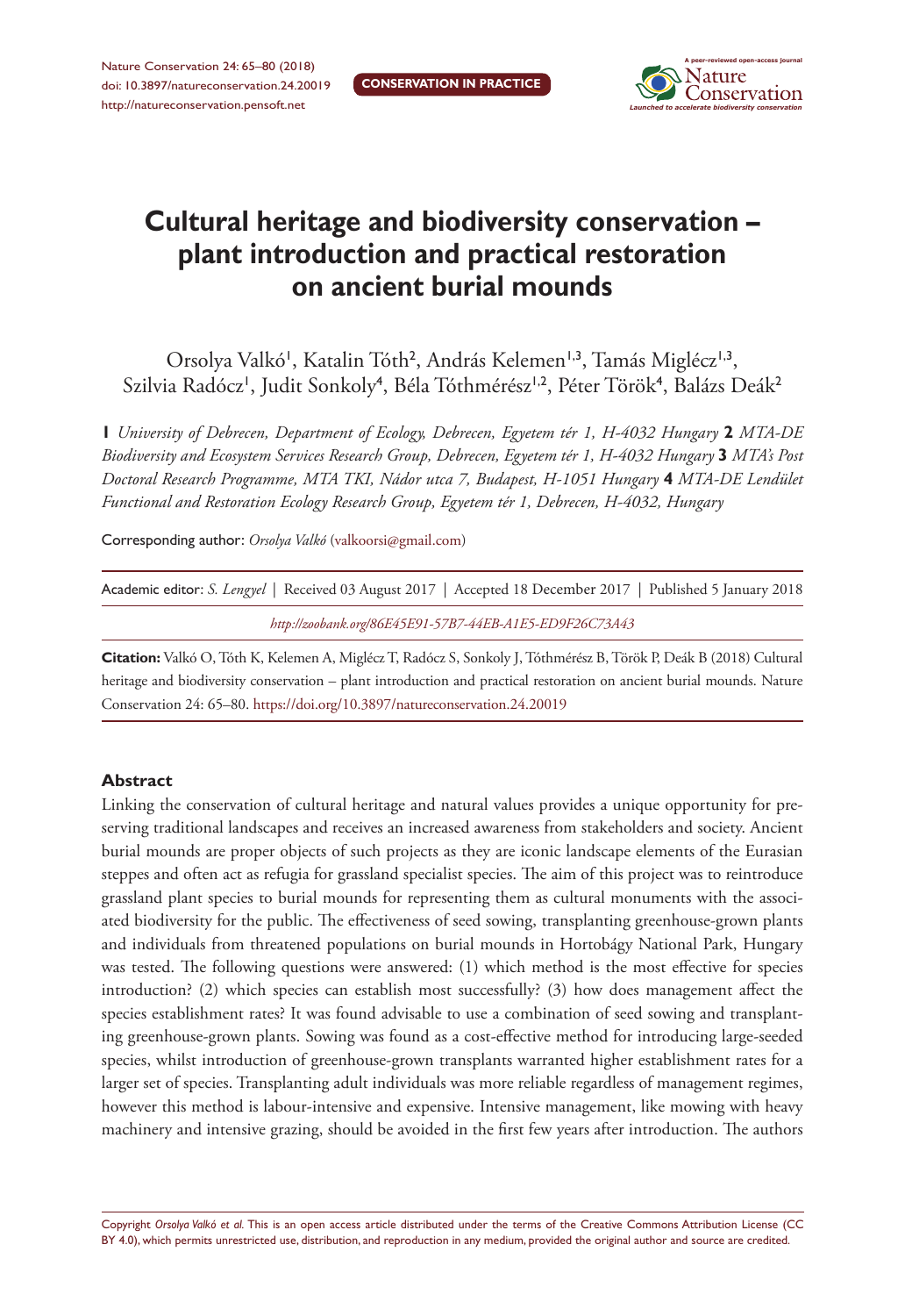highlighted the fact that introducing characteristic grassland species on cultural monuments offers a great opportunity to link issues of landscape and biodiversity conservation. This project demonstrated that, by the revitalisation of cultural monuments, cultural ecosystem services can also be restored.

#### **Keywords**

cultural ecosystem services; endangered species; grassland restoration; landscape conservation; landscape element; reintroduction

#### **Introduction**

Open landscapes often harbour surprisingly high biodiversity and they are also an essential part of our cultural heritage (Dengler et al. 2014). The European Landscape Convention was initiated to protect and sustain European landscapes characteristic of certain countries and cultures (Jones 2007). Protection of the traditional landscape structure and land use types can considerably contribute to biodiversity conservation by ensuring the optimum landscape configuration and proper management for seminatural habitats (Babai and Molnár 2014, Plieninger et al. 2015, Szilassi et al. 2017). One of the major threats to European landscapes is the huge loss of habitats due to the intensive land use of past centuries (Lindborg et al. 2015, Hüse et al. 2016). In the near future, increasing demands for natural resources are expected to further accelerate the rate of habitat degradation and species extinctions (Guerrant et al. 2004). Since grasslands harbour an extraordinarily high diversity, their conservation and restoration are high-priority tasks (Valkó et al. 2016a).

Integrating cultural ecosystem services into landscape planning and protection can effectively support nature conservation projects which aim to conserve historical landscape elements with a potential of harbouring high biodiversity and providing ecosystem services (Jones et al. 2016, Ramos et al. 2016). Ancient burial mounds called 'kurgans' can serve as ideal objects for such projects. Kurgans are earthen burial mounds built by nomadic tribes from the Late Copper Age to the medieval period (Sudnik-Wójcikowska et al. 2011, Bede et al. 2015). They are iconic landscape elements of the Eurasian steppes and have a considerable role in the life of local people as historical and sacred places (Deák et al. 2016a, Sudnik-Wójcikowska et al. 2011). Their size ranges from a few hundred square metres to one hectare and their height is usually between 1 and 15 metres (Deák et al. 2016a). Their special shape makes them prominent landscape elements in plain areas. The estimated number of kurgans is 400–600,000 in the steppe region (Deák et al. 2016a), thus they can be considered as typical elements of the steppe biome.

Besides their cultural and aesthetic value, burial mounds often act as biodiversity hotspots in agricultural landscapes. Their particular shape and steep slopes have often prevented ploughing; thus, grassland vegetation has been able to survive on burial mounds (Deák et al. 2016b, Dembicz et al. 2016). This is especially true for loess grasslands which are often restricted to burial mounds and road verges in many regions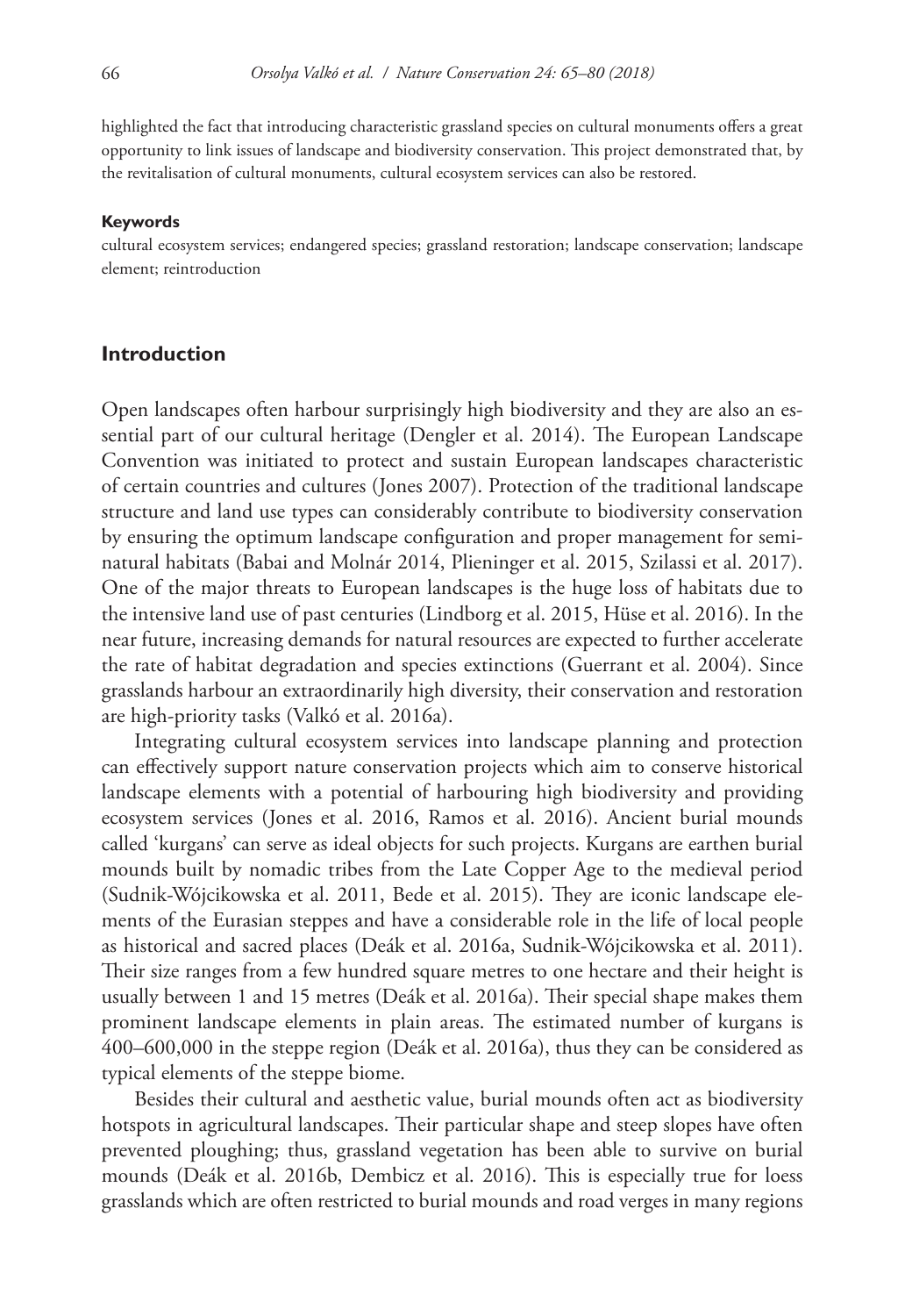(Sudnik-Wójcikowska et al. 2011, Deák et al. 2016a, b). Given the importance of burial mounds in landscape protection and biodiversity conservation, they can serve as representative spots for the demonstration of the results of conservation projects. Their importance is acknowledged by the European Landscape Convention and they are considered typical landscape elements of Hungary (Jones 2007, Jones et al. 2016). Despite their legal protection, urbanisation and ploughing considerably threaten the vegetation of the burial mounds, thus in many cases active restoration measures are needed for their revitalisation (Deák et al. 2016a). Due to the scattered distribution and relatively small area of the burial mounds, small-scale and volunteer NGO projects can contribute considerably to preserving or restoring their biodiversity.

Spontaneous recovery of target plant populations in degraded landscapes is often hampered by propagule-limitation, i.e. the lack of target species in the seed banks and seed rain, as many grassland plant species have transient seed banks and many are dispersal-limited (Baur 2014). Thus, active management strategies such as reintroduction of plant populations to appropriate habitats have become increasingly integrated into conservation practice (Maunder 1992, Rout et al. 2009). However, in spite of this huge number of species introduction projects and the urgent need for best practices from the practitioner's side, there are only a few available studies in this topic (Bottin et al. 2007, Godefroid et al. 2011a). A search for scientific articles in the ISI Web of Knowledge using the keywords "plant species introduction" and "conservation" confined to the countries of the European Union, returned only 183 hits. These hits were screened by title and only 21 publications were found that concerned plant species introduction projects. Information is especially lacking about negative results and failures, however these can be highly informative for practitioners in order to avoid future problems (Godefroid et al. 2011b). Latter cases are of high importance as most of the species introduction projects are not considered as comprehensively successful, thus information about potential problems would be especially helpful in planning such projects (Allen 1994).

The authors introduced historically widespread species of loess grasslands on burial mounds with species-poor and degraded vegetation in the Hortobágy National Park, Hungary. An approach which was found to be effective in restored grasslands was used, i.e. creating establishment hot-spots for grassland specialist plant species (see also Valkó et al. 2016b), from where they are able to colonise the whole habitat patch. The overall aim was to introduce typical grassland species to create representative sites demonstrating burial mounds as landscape elements with the associated biodiversity for the public. Three methods were used for species introduction: seed sowing, planting individuals grown in greenhouses and translocating adult plants from threatened natural populations, which otherwise would probably become extinct. As it was primarily a conservation-focused and not a scientific project, species lists, sowing densities and the number of introduced individuals were determined according to the demands of the site manager. Due to the abovementioned reasons, it was not possible to run state-of-the-art statistical analyses which should be considered during the interpretation of the results. However publication of the authors' experiences was considered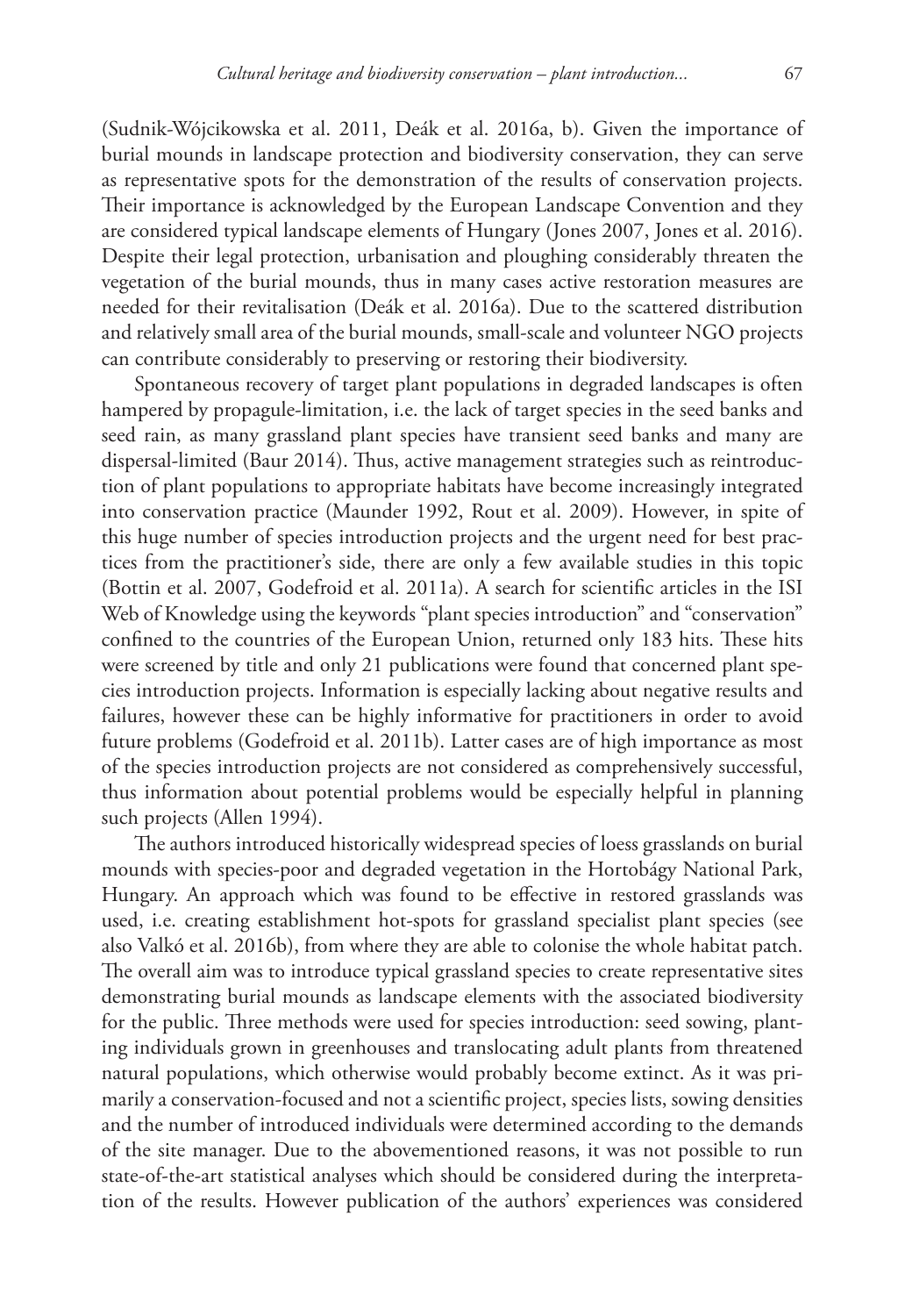of a high importance, as Godefroid et al. (2011b) also pointed out, a major problem is that in many cases results of non-scientific plant reintroduction projects remain in unpublished internal reports. The following questions were asked: (1) which method is the most effective for species introduction? (2) which species can establish most successfully? (3) how does management affect the establishment rate and flowering success of the target species?

## **Materials and methods**

#### **Study sites**

The study sites are situated in the Great Hungarian Plain, in the Hortobágy National Park (N47.58°, E20.92°). The climate of the area is moderately continental with a mean annual temperature of 9.5 °C and mean annual precipitation of 550 mm (Lukács et al. 2015). The National Park is a UNESCO World Heritage site, due to the large areas of connected open landscapes and the associated traditional pastoral practices. Typically, burial mounds are covered by loess grassland vegetation (*Festucion rupicolae;*  Deák et al. 2014). Due to their fertile chernozem soils, the majority of loess grasslands have been converted into arable fields in the region. They have mostly been preserved on sites unsuitable for arable farming, for example, on burial mounds.

Target species were reintroduced on to five burial mounds (see Table 1). All burial mounds harboured degraded and generally species-poor loess grasslands, characterised by grasses such as *Festuca rupicola*, *Poa angustifolia* and *Bromus inermis*. Several weedy species with good competitor abilities, which are unwanted from a nature conservation viewpoint, were present in the vegetation (*Bromus sterilis*, *Carduus acanthoides*, *Cirsium arvense*, *Lycium barbarum* and *Elymus repens*) and target forb species of loess grasslands were lacking. Two burial mounds with the steepest slopes (Filagória and Meggyes) were managed by the authors; they mowed the kurgans by a hand-held mowing machine three times a year (late April, mid-June and late August, every year from 2010 to 2015) and removed the hay by raking (Supplementary material 1). Two burial mounds with more gentle slopes (Nyíregyházi and Porosállás) were mown by heavy machinery, once a year

|                            | Filagória       | <b>Meggyes</b>  | Görbeszék      | Nyíregyházi     | Porosállás      |
|----------------------------|-----------------|-----------------|----------------|-----------------|-----------------|
| Coordinates                | N47.573271°,    | N47.585222°,    | N47.589589°,   | N47.570090°,    | N47.550524°,    |
|                            | E20.942839°     | E20.973992°     | E20.872901°    | E20.951617°     | E20.881466°     |
| Total area $(m2)$          | 7500            | 4500            | 1600           | 10000           | 17000           |
| Height (m)                 |                 | 2               | 8              | 5.5             | 2.5             |
| Total vegetation cover (%) | $78.0 \pm 10.4$ | $84.0 \pm 6.6$  | $77.0 \pm 5.8$ | $78.0 \pm 5.7$  | $87.0 \pm 5.7$  |
| Vegetation height (cm)     | $67.0 \pm 20.8$ | $83.0 \pm 17.5$ | $36.0 \pm 9.6$ | $62.0 \pm 17.9$ | $72.0 \pm 14.8$ |
| Management type            | mown (hand)     | mown (hand)     | grazed (sheep) | mown            | mown            |
|                            |                 |                 |                | (machinery)     | (machinery)     |

**Table 1.** Site characteristics of the studied kurgans.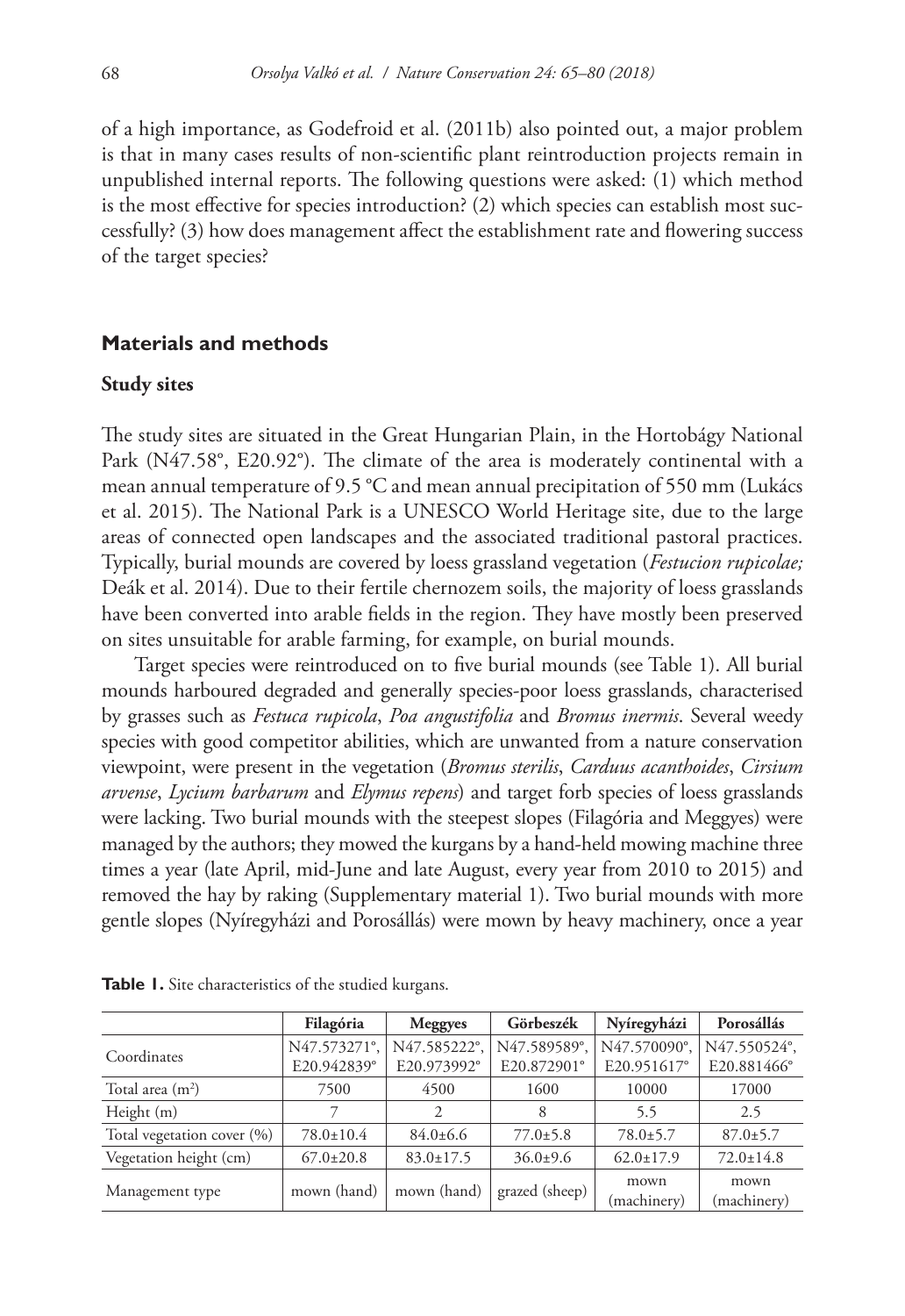in mid-June and the hay was removed by machinery. One burial mound (Görbeszék) was managed by extensive grazing by sheep; the grazing intensity was approximately 0.8 animal unit/ha. The grazing season lasted from late April to mid-October. The area which was affected by species reintroduction was approximately 0.25 ha in the studied kurgans.

## **Plant introduction**

The aim of the project was to reintroduce characteristic loess grassland species to the studied burial mounds. Experts of the Hortobágy National Park Directorate selected the list of introduced species and also recommended the set of species to be reintroduced to certain kurgans. They selected a total of 18 species typical of the loess grasslands of the region. Three measures were applied for plant reintroduction: seed sowing, planting of individuals grown in the greenhouse (transplantation) and planting adult plants from threatened natural populations (translocation).

## **Seed collection**

At the first stage of plant introduction, seeds of 16 target species were collected in 2013. Seeds originated from semi-natural loess grasslands of the region. The authors could not collect seeds of two endangered species (*Amygdalus nana* and *Anchusa barrelieri*), as from their few existing scattered populations, it was impossible to collect ripened viable seeds. For *Rosa rubiginosa*, seeds were collected before maturation (in late September) because, in that season, the amount of germination inhibitor compounds is lower in the pericarp (Haouala et al. 2013). The collected seed material was the basis for seed sowing (15 species) and also for growing individuals in a greenhouse (11 species). Germination tests were performed for all species; the germination rates of three sorts of 100 seeds per each species (altogether 300 seeds) were monitored from October 2013 to June 2014 (altogether 36 weeks).

### **Seed sowing**

The collected seeds of herbaceous species were sown, after soil disturbance by raking in October 2013 (see Table 2). Scarification or stratification was not applied on the seeds of herbaceous species. Three characteristic species of loess grasslands (*Filipendula vulgaris*, *Salvia austriaca* and *S. nemorosa*) were sown as matrix forb (amount of 500 g seeds per burial mound). Other species were sown in an amount of 20 g seeds per burial mound.

### **Transplantation**

Using the collected seed material, individuals of 11 target species were grown in a greenhouse (see Table 2). The seeds were sown in pots in March 2014. The only exception was *Rosa rubiginosa* which was sown in November 2013 and was grown under outdoor conditions because cold stratification has proved to be an effective method for breaking the seed dormancy of rose species (Zhou and Bao 2011). Germinated plants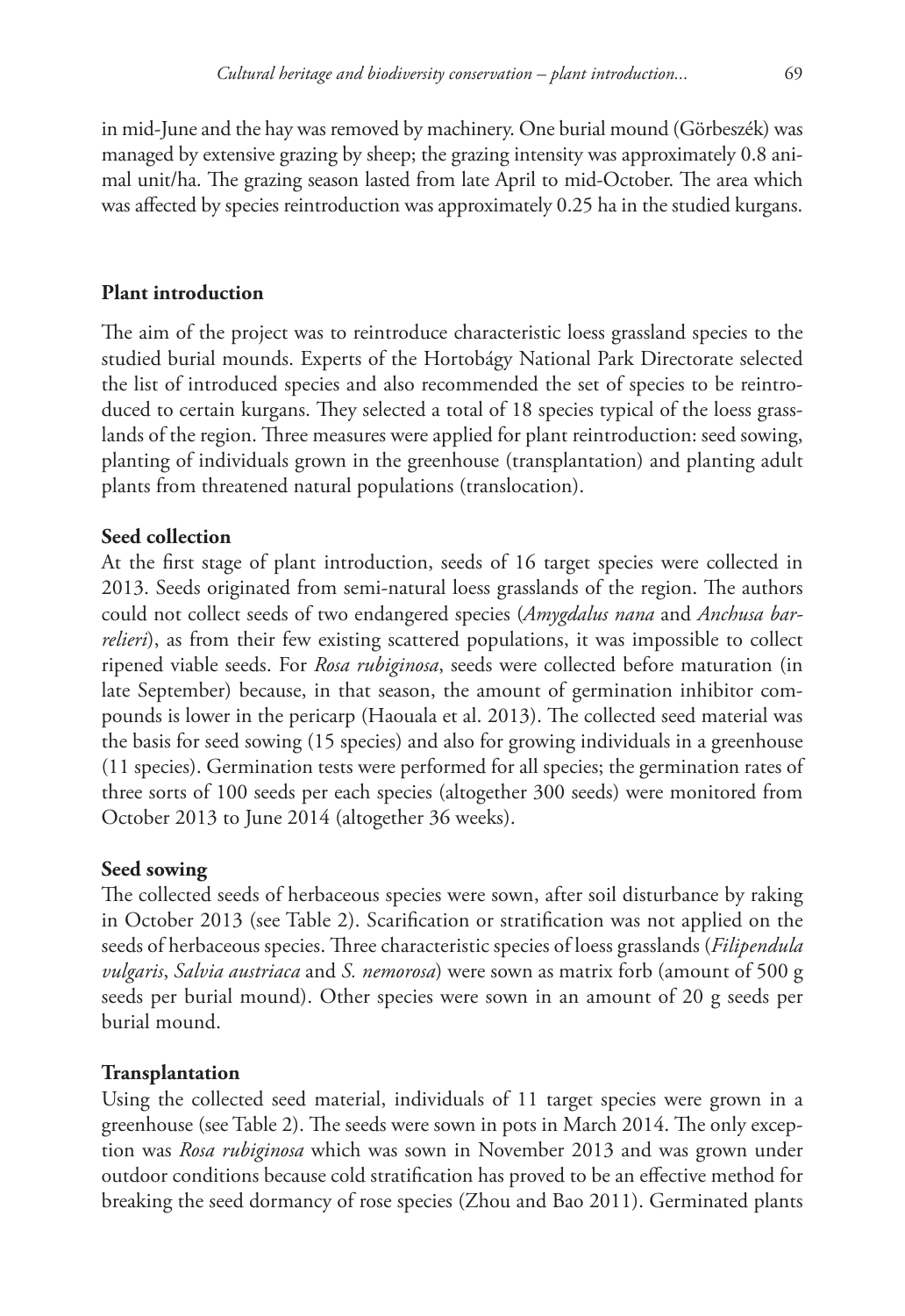|                        | Filagória     | Görbeszék        | <b>Meggyes</b> | Nyíregyházi | Porosállás |
|------------------------|---------------|------------------|----------------|-------------|------------|
| (A) Seed sowing        |               |                  |                |             |            |
| Carthamus lanatus      |               | 20 g             | 20 g           |             |            |
| Centaurea pannonica    | 20 g          |                  | 20 g           | 20 g        | 20 g       |
| Centaurea sadleriana   | 20 g          | $20\ \mathrm{g}$ |                | 20 g        |            |
| Centaurea solstitialis | 20 g          |                  | 20 g           |             |            |
| Dianthus pontederae    | $20\ {\rm g}$ |                  | 20 g           | 20 g        | 20 g       |
| Filipendula vulgaris*  | 500 g         |                  | 500 g          | 500 g       | 500 g      |
| Galium verum           | 20 g          |                  |                |             |            |
| Hypericum perforatum   | 20 g          |                  |                |             |            |
| Knautia arvensis       | 20 g          |                  |                |             |            |
| Lotus corniculatus     |               |                  |                |             | 20 g       |
| Lycopsis arvensis      |               |                  | 20 g           |             |            |
| Phlomis tuberosa       | 20 g          | 20 g             | 20 g           | 20 g        | 20 g       |
| Salvia austriaca*      | 500 g         |                  | 500 g          | 500 g       | 500 g      |
| Salvia nemorosa*       | 500 g         |                  | 500 g          | 500 g       | 500 g      |
| Silene vulgaris        | 20 g          |                  | 20 g           | 20 g        |            |
| (B) Transplantation    |               |                  |                |             |            |
| Carthamus lanatus      |               | 30               |                |             |            |
| Centaurea pannonica    | 38            |                  | 30             |             |            |
| Centaurea sadleriana   | 50            | 45               |                | 50          |            |
| Centaurea solstitialis |               |                  |                |             |            |
| Dianthus pontederae    | 20            |                  | 20             | 30          | 50         |
| Filipendula vulgaris   | 20            |                  | 20             | 30          | 50         |
| Lotus corniculatus     |               |                  |                |             | 34         |
| Rosa rubiginosa        | 49            |                  |                |             |            |
| Salvia austriaca       |               |                  | 10             | 20          | 50         |
| Salvia nemorosa        | 30            |                  | 10             | 20          | 50         |
| Silene vulgaris        | 36            |                  | 20             |             |            |
| (C) Translocation      |               |                  |                |             |            |
| Amygdalus nana         | 35            |                  |                | 25          |            |
| Anchusa barrelieri     |               |                  |                | 32          |            |
| Phlomis tuberosa       | 32            | 124              | 10             | 53          | 20         |

**Table 2.** List of species introduced on the five kurgans. (A) Sown species and the amount of sown seeds (g), (B) Species list and number of greenhouse-grown transplants and (C) Species list and number of individuals translocated from threatened natural populations. Matrix species are marked with an asterisk.

were transplanted to the kurgans in early September 2014. All transplants were marked with sticks and were watered for one week after transplanting to facilitate rooting and acclimatisation. The average temperature of the region was 17.3°C, and there was 54 mm precipitation in that month (HCSO 2017). In November 2014, mulching (using an approximately 0.5 cm thick layer of hay) was applied at the basal parts of the stems in order to prevent freezing.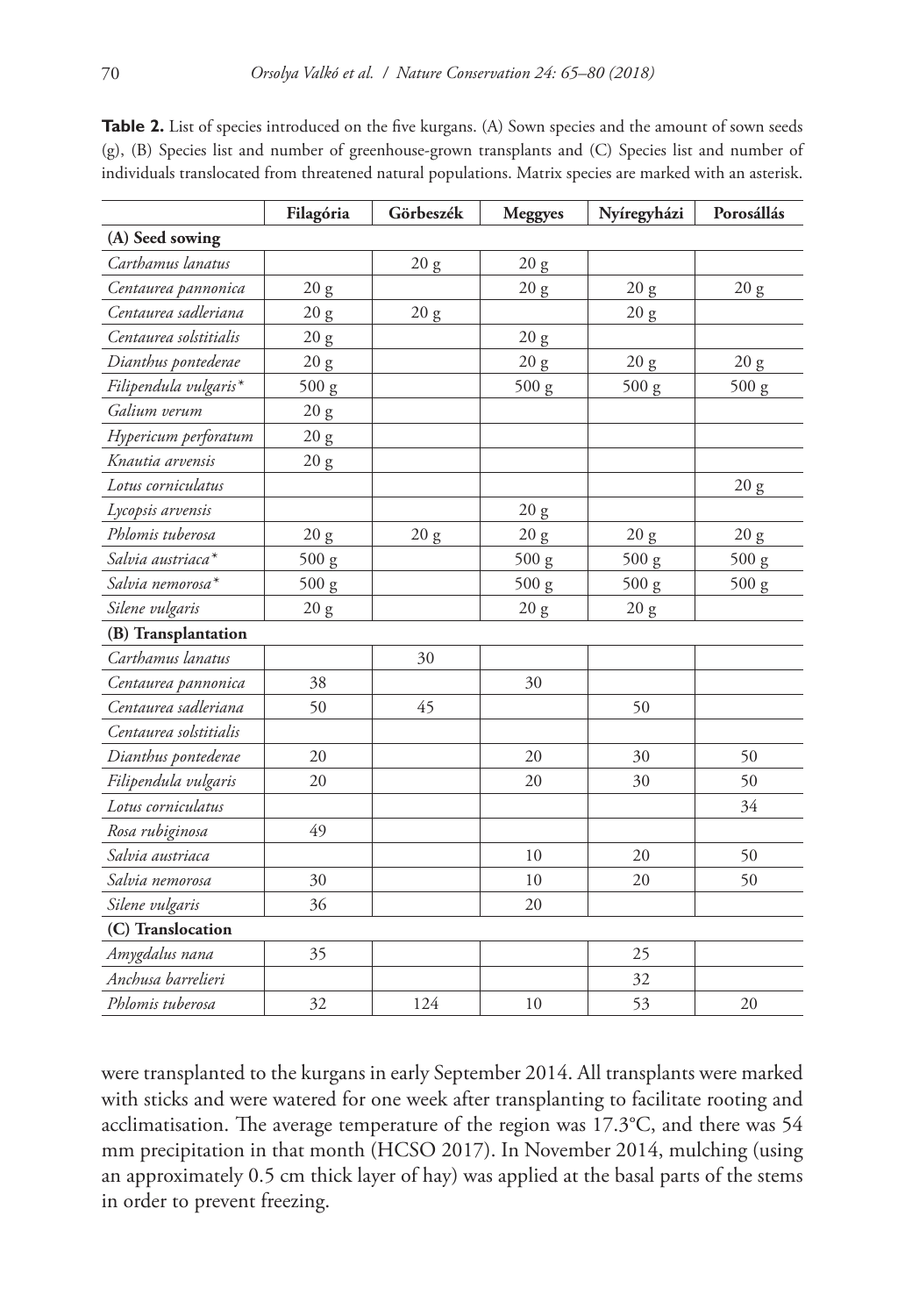### **Translocation**

In the case of three endangered species, adult plants were translocated to the kurgans from endangered natural populations in the region (Table 2). The individuals of *Amygdalus nana*  and *Phlomis tuberosa* were translocated from populations situated in road verges which were threatened both by intensive mowing and herbicide application. The individuals of *Anchusa barrelieri* originated from the margin of an arable field and were threatened by ploughing and fertiliser run off. Individuals were translocated in September 2013. All translocated individuals were marked with sticks and were treated similarly (watering and mulching) to the greenhouse grown transplants (Supplementary material 1).

### **Sampling of introduction success**

The survival rate of introduced species was tested in September 2015 by counting all individuals. To evaluate reproductive success, the species which flowered or set seeds in September 2015 were listed. For sown species, the establishment rates were calculated as follows. From germination rates in the greenhouse experiment, the predicted numbers of individuals were calculated on the burial mounds using the following equation:  $N_p = SN_s \times (N_g/100)$ , where  $N_p$  is the predicted number of individuals per burial mound; SN is the number of seeds sown on burial mounds and N is the number of germinated individuals in the greenhouse experiment. The observed number of individuals were compared with the predicted numbers of individuals. For transplanted and translocated species, the establishment rate was calculated as the ratio of planted individuals/surviving individuals.

## **Results**

The results of the germination experiment showed that the majority of species had good germination rates under greenhouse conditions, regardless of their thousandseed weights (Supplementary material 1). The observed establishment rates of sown species on the burial mounds were lower than the predicted values (a mean of 0.55 % ± 2.57 SD; Table 3). The establishment rate of sown species was the highest on the two burial mounds (Filagória and Meggyes) which were managed by hand mowing (Table 3). Only two sown species (*Carthamus lanatus* and *Lycopsis arvensis*) had an establishment rate higher than 10% on at least one burial mound. These two species were those with the highest thousand-seed weights (Supplementary material 1). There were six species (*Centaurea pannonica*, *C. sadleriana*, *Dianthus pontederae*, *Filipendula vulgaris*, *Lotus corniculatus* and *Phlomis tuberosa*) which failed to establish on any of the burial mounds after seed sowing (Table 3).

The establishment rate of transplanted plants was the highest on the two burial mounds (Filagória and Meggyes) which were managed by hand mowing (Table 3). The highest establishment rates were detected for *Rosa rubiginosa*, *Salvia austriaca* and *S. nemorosa*. There were three species (*Carthamus lanatus*, *Dianthus pontederae* and *Lotus corniculatus*) which failed to establish on any of the burial mounds.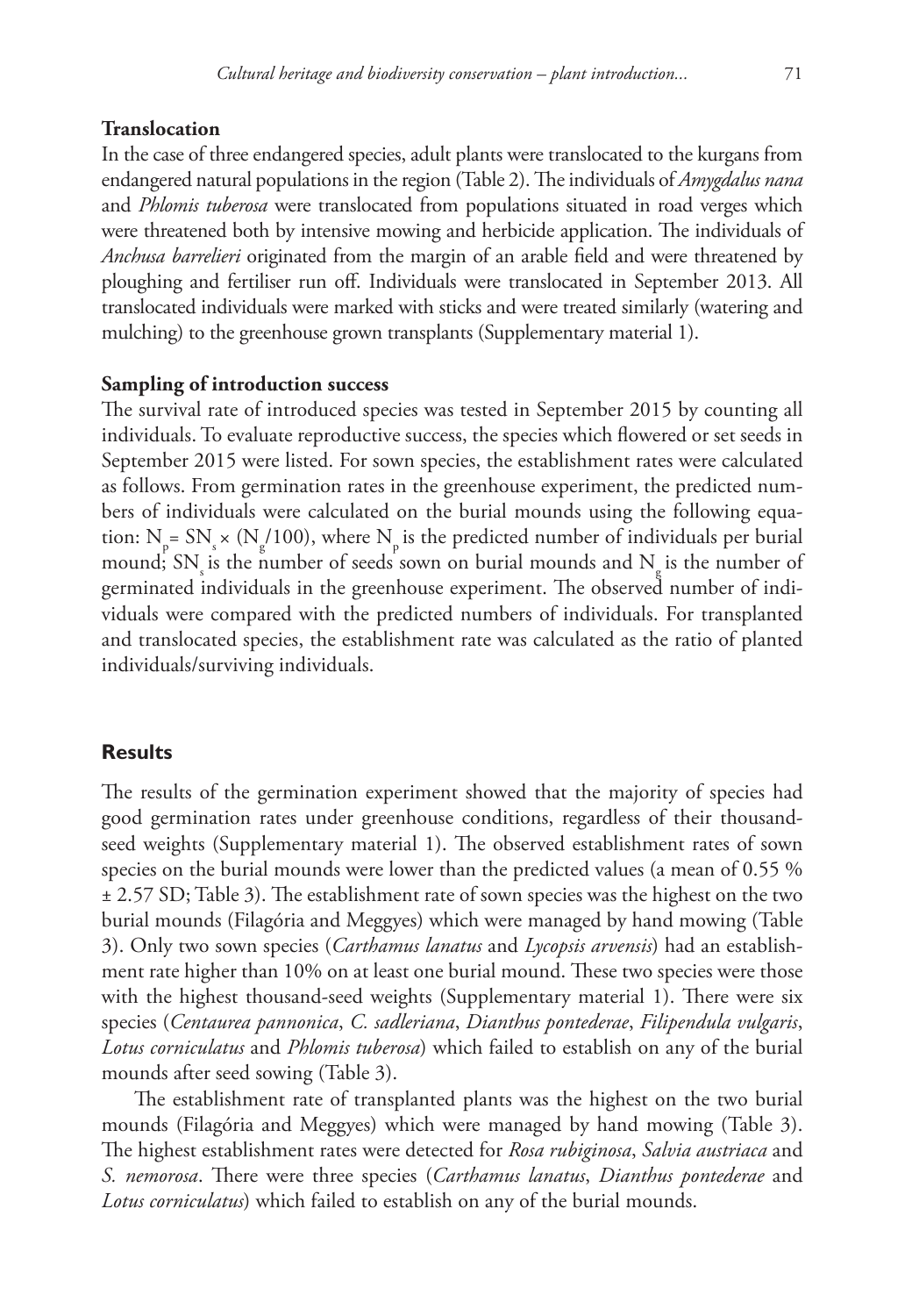|                        | Filagória | Görbeszék | <b>Meggyes</b> | Nyíregyházi | Porosállás |
|------------------------|-----------|-----------|----------------|-------------|------------|
| (A) Seed sowing        |           |           |                |             |            |
| Carthamus lanatus      |           | 0.00      | $12.61*$       |             |            |
| Centaurea pannonica    | 0.00      |           | 0.00           | 0.00        | 0.00       |
| Centaurea sadleriana   | 0.00      | 0.00      |                | 0.00        |            |
| Centaurea solstitialis | $0.11*$   |           | $0.75*$        |             |            |
| Dianthus pontederae    | 0.00      |           | 0.00           | 0.00        | 0.00       |
| Filipendula vulgaris   | 0.00      |           | 0.00           | 0.00        | 0.00       |
| Galium verum           | $0.08*$   |           |                |             |            |
| Hypericum perforatum   | $0.02*$   |           |                |             |            |
| Knautia<br>arvensis    | $0.24*$   |           |                |             |            |
| Lotus corniculatus     |           |           |                |             | 0.00       |
| Lycopsis arvensis      |           |           | $10.68*$       |             |            |
| Phlomis tuberosa       | 0.00      | 0.00      | 0.00           | 0.00        | 0.00       |
| Salvia austriaca       | $0.51*$   |           | $0.03*$        | 0.00        | 0.01       |
| Salvia nemorosa        | $0.37*$   |           | $0.33*$        | 0.01        | 0.02       |
| Silene vulgaris        | $0.03*$   |           | 0.00           | 0.00        |            |
| (B) Transplantation    |           |           |                |             |            |
| Carthamus lanatus      |           | 0.00      |                |             |            |
| Centaurea pannonica    | $10.50*$  |           | $3.30*$        |             |            |
| Centaurea sadleriana   | 8.00      | $51.10*$  |                | 0.00        |            |
| Dianthus pontederae    | 0.00      |           | 0.00           | 0.00        | 0.00       |
| Filipendula vulgaris   | 10.00     |           | 0.00           | 0.00        | 0.00       |
| Lotus corniculatus     |           |           |                |             | 0.00       |
| Rosa rubiginosa        | 75.50     |           |                |             |            |
| Salvia austriaca       |           |           | $60.00*$       | 5.00        | 6.00       |
| Salvia nemorosa        | $100.00*$ |           | 90.00*         | $10.00*$    | 36.00*     |
| Silene vulgaris        | $5.60*$   |           | 0.00           |             |            |
| (C) Translocation      |           |           |                |             |            |
| Amygdalus nana         | 37.10     |           |                | 0.00        |            |
| Anchusa barrelieri     |           |           |                | 56.30*      |            |
| Phlomis tuberosa       |           | $66.10*$  |                | 75.50*      | 75.00*     |

**Table 3.** Establishment rates in September 2015 (%) of (A) sown species, (B) greenhouse-grown transplants and (C) individuals translocated from threatened natural populations. Species which had flowering individuals are marked with an asterisk.

Establishment rates of individuals translocated from threatened natural populations were higher than 50% on all sites for *Anchusa barrelieri* and *Phlomis tuberosa*  (Table 3). The establishment rate of *Amygdalus nana* was 37.1 % on Filagória kurgan, managed by hand-mowing. The species failed to establish on Nyíregyházi kurgan, which was managed by mowing machinery.

Altogether, 12 species having individuals with flowering shoots were found. The highest proportion of flowering species was found on burial mounds managed by hand mowing (Filagória and Meggyes). Of the established species, *Amygdalus nana*, *Filipendula vulgaris* and *Rosa rubiginosa* failed to flower on any of the kurgans.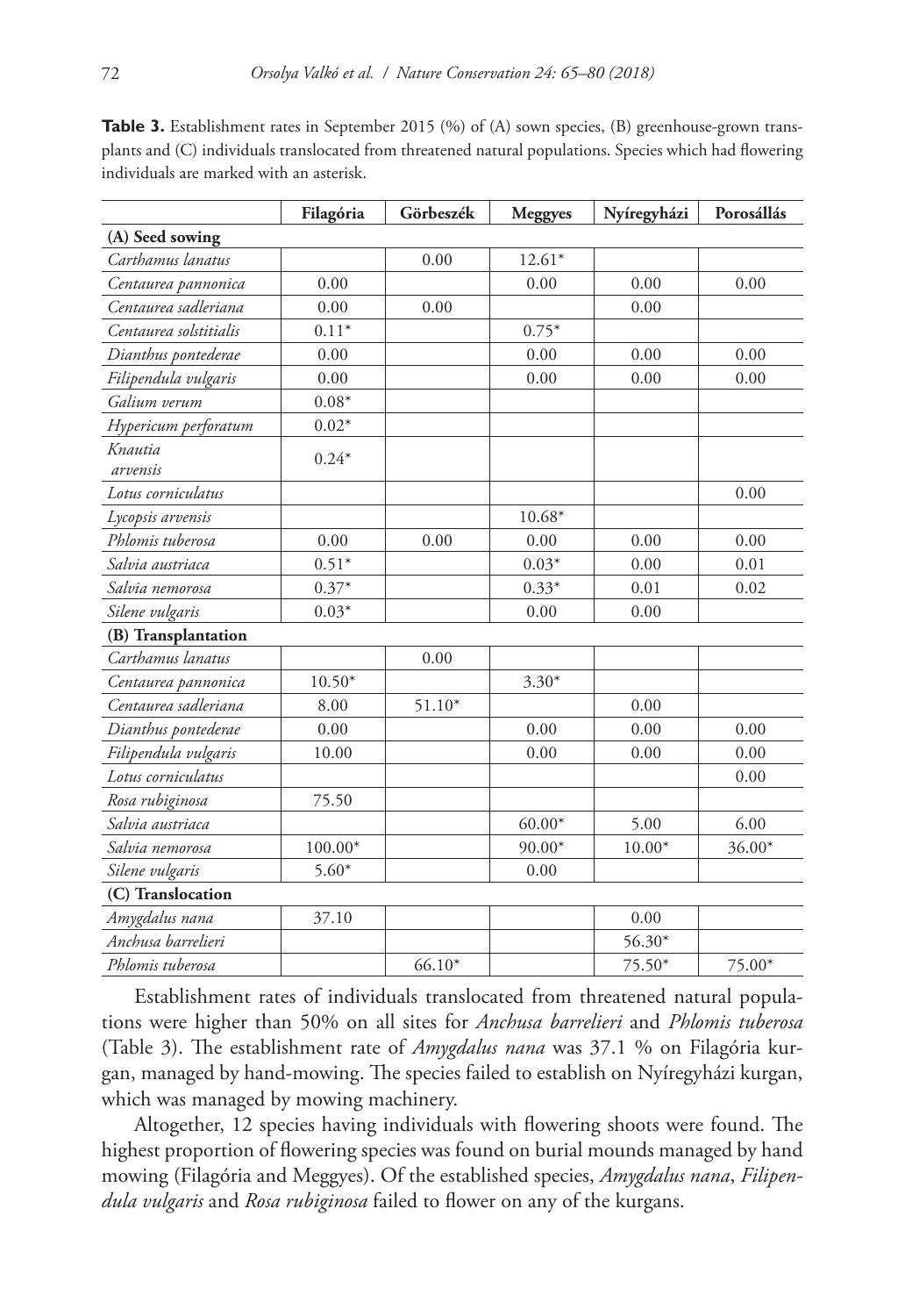## **Discussion**

The study demonstrated that all three methods (seed sowing, transplanting and translocating) were feasible for plant introduction. Based on these results, several circumstances, such as site conditions, management type, species characteristics, available manpower and financial limitations should be considered when choosing the most feasible method.

### **Seed sowing**

Sowing the seeds of target species is considered to be the least labour- and cost-intensive method for species introductions (Guerrant and Kaye 2007). However, this study and several other papers reported that seed sowing has the lowest success rate amongst the widely applied plant introduction methods, because seed germination in the field is influenced by many factors and is often rather unpredictable (Menges 2008, Becker 2010). It was found that the success of seed sowing largely depended on specific germination features, management and local environmental conditions. Besides these factors, the introduction success also depends on the timespan of the monitoring. For instance, several seeds, especially those with a hard seed coat, germinate after several years of dormancy in natural conditions (Baskin and Baskin 1998). Thus, these seeds might be able to germinate in the future years.

The quality of the collected seed material was assessed by the germination success of all target plant species from which viable seeds could be collected. It was found that the seeds of all collected species germinated under greenhouse conditions, however, species with a hard seed coat (*Lotus corniculatus*, *Lycopsis arvensis*, *Phlomis tuberosa*  and *Salvia austriaca*) and most species of the family *Asteraceae* (*Carthamus lanatus*, *Centaurea pannonica* and *C. sadleriana*) had moderate germination rates in the greenhouse. On the one hand, as many of these species require some mechanism to break seed dormancy (Baskin and Baskin 1998), in future projects, testing scarification or stratification measures on such seeds is recommended in order to increase their establishment success. On the other hand, seed predator insects often consume the seeds of these species (Steffan-Dewenter et al. 2001) and, even though the seed material of infested seeds was carefully cleaned, some of them remained in the seed material.

It was found that species with high thousand-seed weights (especially *Carthamus lanatus* and *Lycopsis arvensis*) could establish most successfully on the burial mounds. It was also found in former studies that species with large seeds can better tolerate the shading effect of litter and can also germinate below thick litter layers (Miglécz et al. 2013). Litter accumulation is typical in the loess grasslands of the region; Kelemen et al. (2013) reported amounts of litter ranging between  $161-516$  g/m<sup>2</sup>. This suggests that large-seeded species can have an establishment advantage compared to small-seeded ones under such conditions (see also Ambika et al. 2014). Therefore, sowing species with large seeds is advisable in such projects and, by the application of these species, the cost efficiency of the project can be increased.

In many cases, seeds failed to germinate due to the lack of proper establishment microsites (see also Deák et al. 2011). It was found that seed sowing was most effective on burial mounds which were managed by hand mowing. Hand mowing usually creates a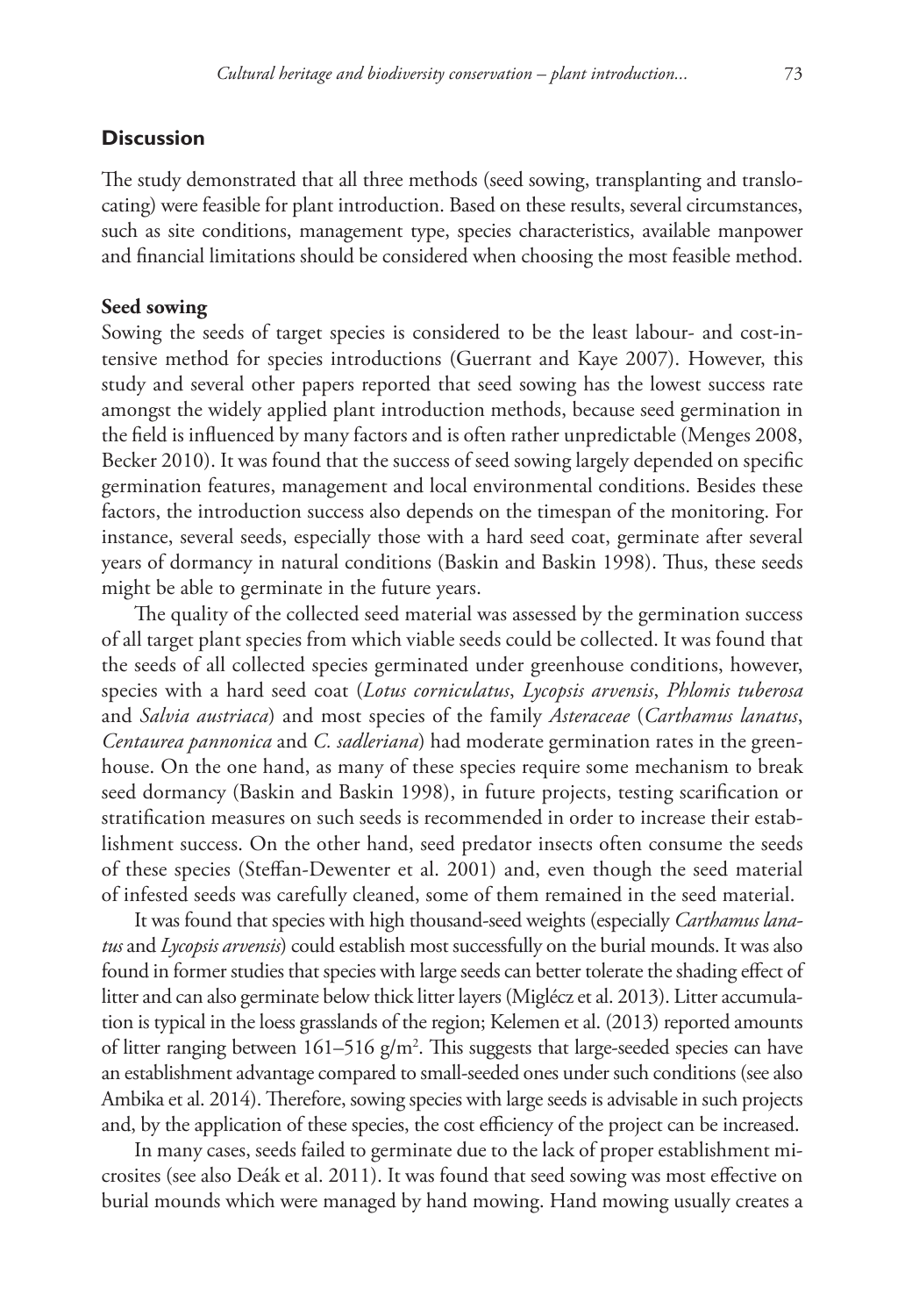higher diversity of microsites favourable for plant germination compared to the homogeneous vegetation structure formed by mowing machinery (Humbert et al. 2009). In the study sites, hand mowing was performed three times a year, which supported higher vegetation openness compared to kurgans mown once a year by machinery. More frequent hand mowing was likely to be more effective in weed control than less frequent mowing by machinery and, at the early mowing dates, weeds could be removed before their seeds ripened (Kelemen et al. 2014). By hand mowing, it was also possible to give an advantage to introduced species by avoiding cutting them before seed ripening. Grazing is usually associated with a higher trampling disturbance than hand mowing (Tälle et al. 2016, Tóth et al. 2016) resulting in the failure of germination of the sown species on the grazed Görbeszék kurgan. Based on these findings, for the effective introduction of target species by seed sowing, either hand mowing or soil preparation by raking or smooth harrowing is necessary (Klaus et al. 2017, Valkó et al. 2016b). Higher flowering ratio of introduced species on hand mown sites compared to the sites mown by machinery also shows the advantages of hand mowing versus mowing by machinery.

Even though seed sowing is considerably less labour-intensive than the transplanting of individuals, important drawbacks of the method were identified. The success of seed sowing largely depends on the germination rates of the available seed material (see also Godefroid et al. 2011a). In many cases, it is difficult to harvest viable seeds from certain species, especially from rare ones (such as *Anchusa barrelieri* and *Amygdalus nana* in this study). This is due to the fact that they usually have small and scattered populations and often one of the reasons for their vulnerability is the low seed production itself (Bottin et al. 2007). Thus, seed sowing cannot be an option for the reintroduction of species with low availability of ripened seeds or very low germination rates. Given the abovementioned drawbacks, seed sowing can be recommended only in certain cases. It can be a feasible option in the case of large-seeded species, which can tolerate litter accumulation, or on sites where the availability of establishment microsites is high, but the intensity of trampling and biomass removal is moderate.

#### **Transplanting and translocation**

Both transplanting of juvenile and adult plants proved to be a more effective method than seed sowing, as individuals are introduced at a more developed ontogenetic stage which increases the probability of successful establishment (Guerrant and Kaye 2007, Wallin et al. 2009). However, it should be considered that, even though transplantation and translocation were successful in the first year, dynamics might be different in following years. Even though transplanting adult individuals is considerably more labour-intensive and expensive than seed sowing, this method was more reliable and less sensitive to site characteristics and management regimes. The most successful establishment was found in the case of species with well-developed root systems or belowground storage organs, such as *Salvia austriaca*, *S. nemorosa*, *Phlomis tuberosa, Amygdalus nana* and *Anchusa barrelieri* (Kutschera et al. 1992).

By translocation, individuals of the threatened donor populations could be saved. All three species which were translocated from threatened natural populations estab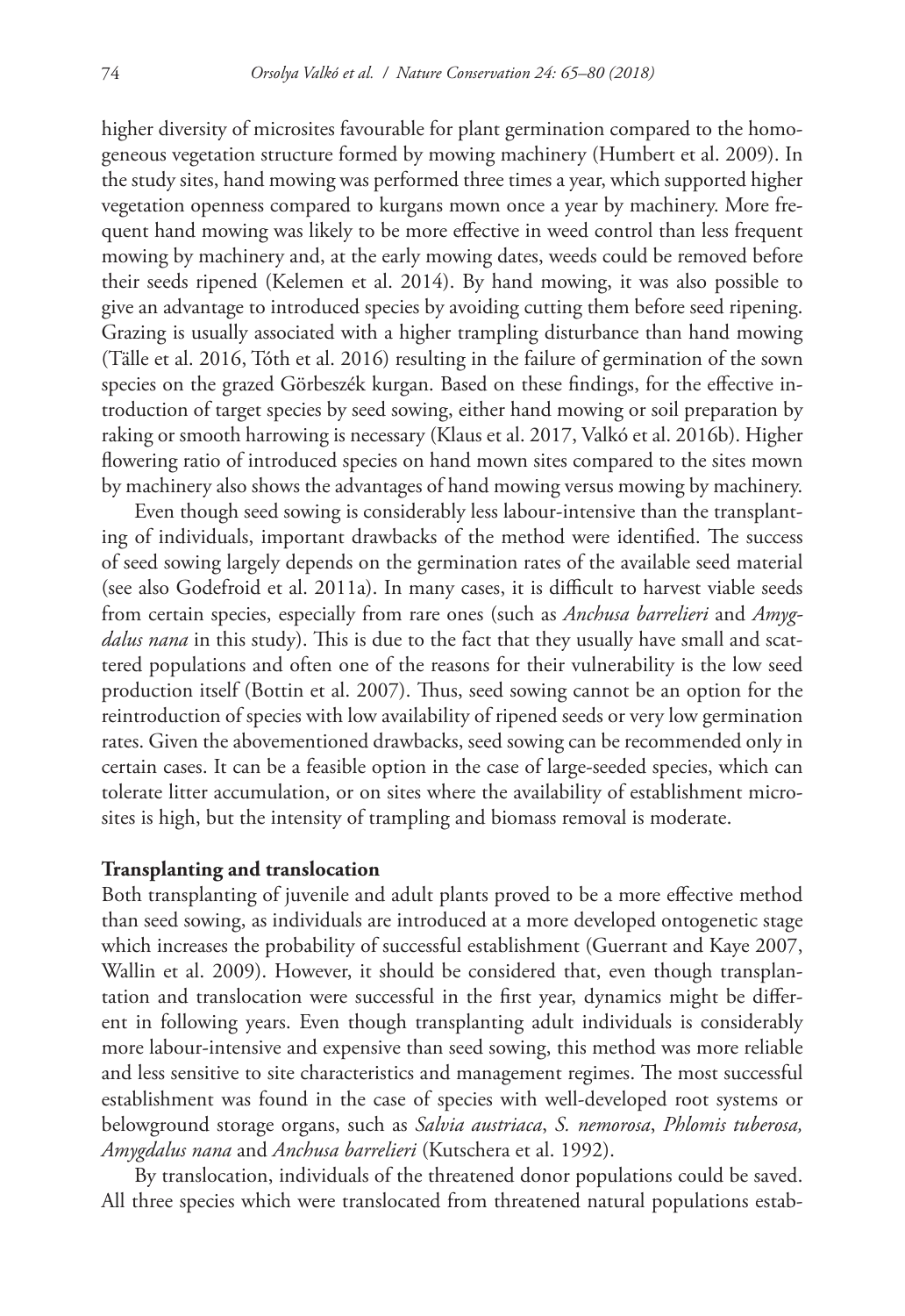lished successfully and two of them (*Anchusa barrelieri* and *Phlomis tuberosa*) had flowering and fruiting individuals on the burial mounds and were thus able to establish a new population on the recipient site. This result indicates the importance of this kind of conservation action which aims to translocate individuals from threatened populations to suitable habitats.

Plants are in a sensitive period for a few months after transplantation and translocation; thus, in this early period, intense disturbance, such as trampling, mowing or grazing should be avoided (Bottin et al. 2007). Besides, transplantation and translocation themselves are often associated with small-scale soil disturbance and these disturbed soil surfaces can be starting points for weed encroachment (Török et al. 2012). As mowing and grazing are not feasible management options in the very close vicinity of recently planted individuals, weeds growing close to the planted plants were suppressed by cutting them with pruning shears.

#### **Implications for nature conservation**

Based on these results, in plant introduction projects, it is crucial to collect basic seed material from a local provenance and to test the germination ability of seeds. One part of the seeds can be used for seed sowing on the field and the other part should be germinated in a greenhouse. In the case of larger seeded species, greater success with seed sowing than in the case of smaller-seeded ones can be expected. With transplanting and translocating individuals, the establishment success can be increased, but it is crucial to ensure proper water availability and protect the transplants from severe disturbance.

Godefroid et al. (2011a, b) pointed out that there is a considerable publication bias in plant introduction studies: usually only the successful results are published. Experiences of failures or problems generally remain unavailable to the public, even though they would be very useful for planning and implementing plant introduction projects. In this case, most of the difficulties were associated with improper management (use of mowing machinery) or too intense competition by neighbouring vegetation (see also Kelemen et al. 2015). These results suggest that post-introduction management is a crucial factor which has to be carefully planned and implemented in future projects. In the first year after introduction, mowing by machinery or grazing should be avoided, as these management types are associated with too intense non-selective trampling and biomass removal. Mowing by hand proved to be the best management option in the first few years, because in this way, the mowing of young transplanted individuals which are at a life stage highly sensitive to disturbance could be avoided. Later on, both grazing and mowing can be viable management options, depending on site characteristics, grassland type and available resources (Tälle et al. 2016).

This study demonstrated that landscape and biodiversity conservation can be linked by species reintroduction projects in historical landscapes. For such projects, burial mounds are ideal objects because they can act as representative spots for society.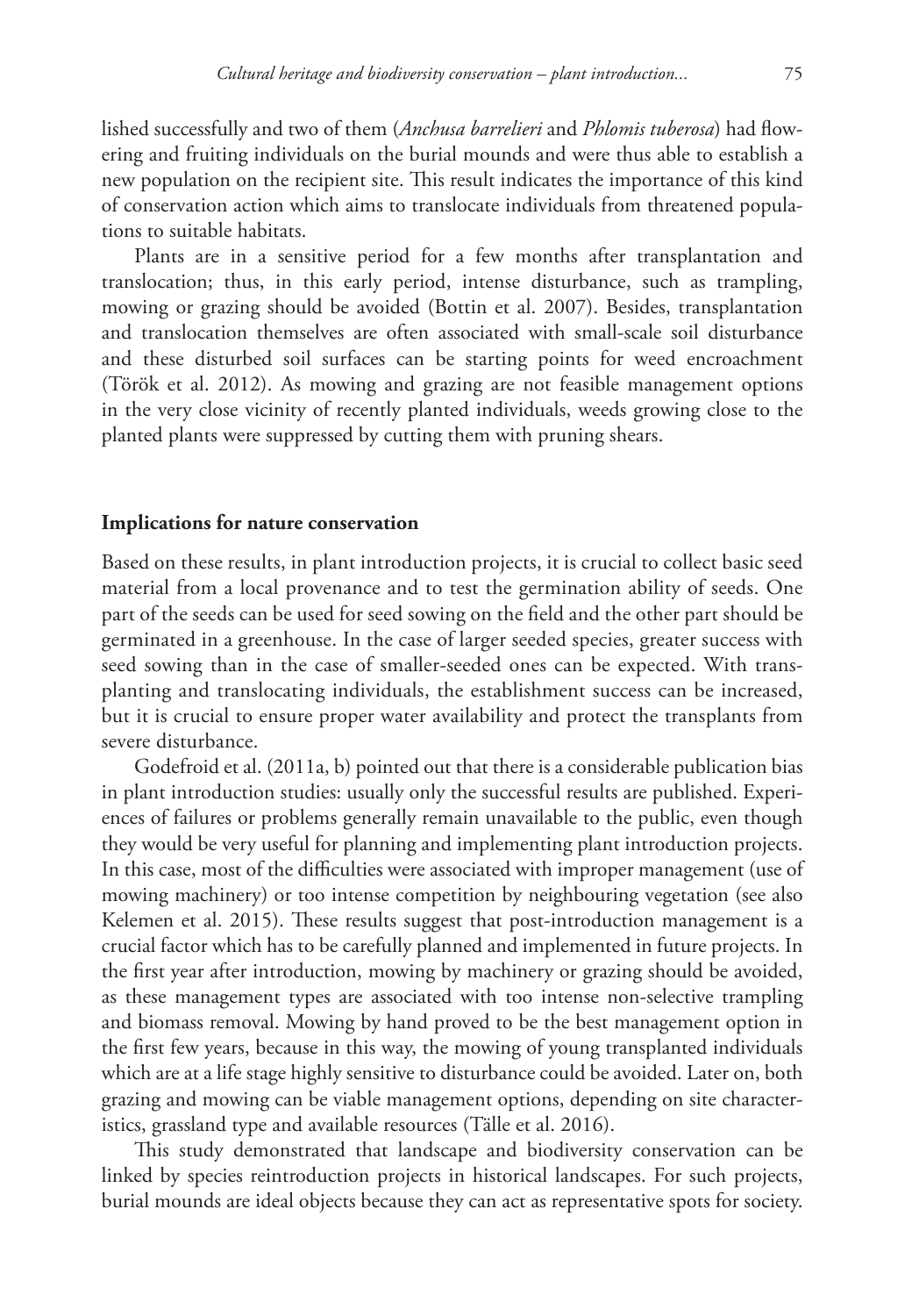These results draw attention to the necessity of restoring the landscape and biodiversity values of kurgans which are important parts of the cultural heritage across Eurasia. The need to link conservation and introduction programmes on cultural monuments should be emphasised.

To support future plant reintroduction projects, the following findings should be considered:

- Seed material should be collected from regional populations to ensure the use of locally adapted ecotypes. Before large-scale application, indoor germination tests are recommended.
- The use of a combination of seed sowing and transplanting greenhouse-grown plants is advisable. Seed sowing is a cost-effective method for introducing large-seeded species, whilst introduction of greenhouse-grown transplants warrants higher establishment rates for a larger set of species.
- To create proper microsites for germination and establishment, it is crucial to lightly disturb the soil surface by raking prior to seed sowing.
- As post-introduction management, regular watering and mulching is necessary to prevent drought, freezing and weed invasion after transplanting.
- Intensive management, such as mowing with heavy machinery and intensive grazing, should be avoided in the first few years after introduction.

This project demonstrated that by the revitalisation of cultural ecosystem services, such as aesthetic values, public relations and educational values, can be restored at the same time (Plieninger et al. 2013). During the project, several layers of society could be involved. Several volunteers participated in the re-introduction and post-management actions. Due to the increased public awareness, the restored kurgans became part of the public demonstration route system in the Hortobágy National Park. By demonstrating the natural and cultural values of these cultural monuments, a wider society will become familiar with the historical, natural and landscape values of these monuments. Two of the restored kurgans became involved in the field courses of Hungarian and foreign institutes of higher education, representing the technical details of plant re-introduction and their nature conservation advances. In a few years, it will be possible to re-introduce moderate grazing, which is the traditional land use in the area and which is beneficial for local farmers, who can make use of the area.

## **Acknowledgements**

We are grateful to E. Tóth, L. Gál, K. Süveges and Á. Lovas-Kiss for their help in the seed collection, soil preparation and transplantation. We are grateful to T. Hartel, A. Helm and S. Lengyel for their constructive comments on the manuscript. The restoration project was funded by the Hortobágy National Park and the KEOP-3.1.2/2F/09-11-2011-0009 project. The study was supported by OTKA PD 111807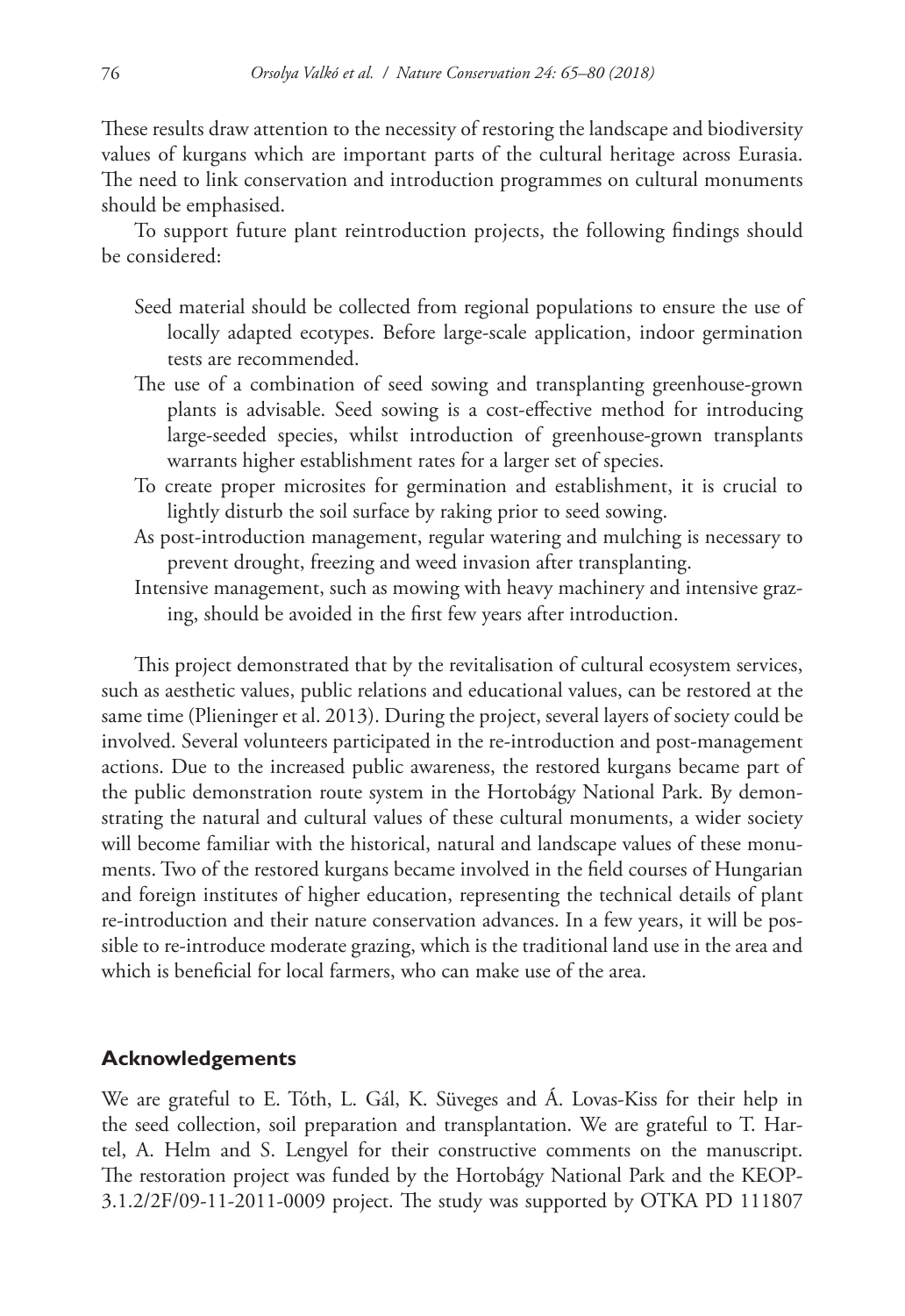(OV), NKFI FK 124404 (OV), NKFI KH 126476 (OV), NKFI KH 126477 (BT), OTKA PD 115627 (BD), OTKA K 116639 (BT), NKFI PD 124548 (TM) and NK-FIH K 119225 (PT) projects. OV and BD were supported by the Bolyai János Research Scholarship of the Hungarian Academy of Sciences. Authors were funded by the MTA's Post Doctoral Research Programme. OV and BD were supported by the ÚNKP-17-4- III-DE-151 and ÚNKP-17-4-III-DE-160 New National Excellence Programme of the Ministry of Human Capacities. We are grateful to L. Papp and the Botanical Garden of the University of Debrecen for their support in the greenhouse experiments.

## **References**

- Allen WH (1994) Reintroduction of endangered plants. Bioscience 44: 65–68. [https://doi.](https://doi.org/10.2307/1312203) [org/10.2307/1312203](https://doi.org/10.2307/1312203)
- Ambika S, Manonmani V, Somasundaram G (2014) Review on effect of seed size on seedling vigour and seed yield. Research Journal of Seed Science 7: 31–38. [https://doi.org/10.3923/](https://doi.org/10.3923/rjss.2014.31.38) [rjss.2014.31.38](https://doi.org/10.3923/rjss.2014.31.38)
- Babai D, Molnár Z (2014) Small-scale traditional management of highly species-rich grasslands in the Carpathians. Agriculture, Ecosystems & Environment 182: 123–130. [https://doi.](https://doi.org/10.1016/j.agee.2013.08.018) [org/10.1016/j.agee.2013.08.018](https://doi.org/10.1016/j.agee.2013.08.018)
- Baskin CC, Baskin JM (1998) Seeds: Ecology, Biogeography, and Evolution of Dormancy and Germination. Elsevier.
- Baur B (2014) Dispersal-limited species A challenge for ecological restoration. Basic and Applied Ecology 15: 559–564.<https://doi.org/10.1016/j.baae.2014.06.004>
- Becker T (2010) Explaining rarity of the dry grassland perennial *Astragalus exscapus*. Folia Geobot 45: 303–321.<https://doi.org/10.1007/s12224-010-9068-3>
- Bede Á, Salisbury RB, Csathó AI, Czukor P, Páll DG, Szilágyi G, Sümegi P (2015) Report of the complex geoarcheological survey at the Ecse-halom kurgan in Hortobágy, Hungary. Central European Geology 58: 268–289. <https://doi.org/10.1556/24.58.2015.3.5>
- Bottin L, Le Cadre S, Quilichini A, Bardin P, Moret J, Machon N (2007) Re-establishment trials in endangered plants: a review and the example of *Arenaria grandiflora*, a species on the brink of extinction in the Parisian region (France). Ecoscience 14: 410–419. [https://doi.org/10.2980/1195-6860\(2007\)14\[410:RTIEPA\]2.0.CO;2](https://doi.org/10.2980/1195-6860(2007)14%5B410:RTIEPA%5D2.0.CO;2)
- Deák B, Tóthmérész B, Valkó O, Sudnik-Wójcikowska B, Bragina TM, Moysiyenko I, Apostolova I, Bykov N, Dembicz I, Török P (2016a) Cultural monuments and nature conservation: The role of kurgans in maintaining steppe vegetation. Biodiversity and Conservation 25: 2473–2490. <https://doi.org/10.1007/s10531-016-1081-2>
- Deák B, Valkó O, Török P, Tóthmérész B (2016b) Factors threatening grassland specialist plants – A multi-proxy study on the vegetation of isolated grasslands. Biological Conservation 204: 255–262.<https://doi.org/10.1016/j.biocon.2016.10.023>
- Deák B, Valkó O, Alexander C, Mücke W, Kania A, Tamás J, Heilmeier H (2014) Fine-scale vertical position as an indicator of vegetation in alkali grasslands – Case study based on remotely sensed data. Flora 209: 693–697. <https://doi.org/10.1016/j.flora.2014.09.005>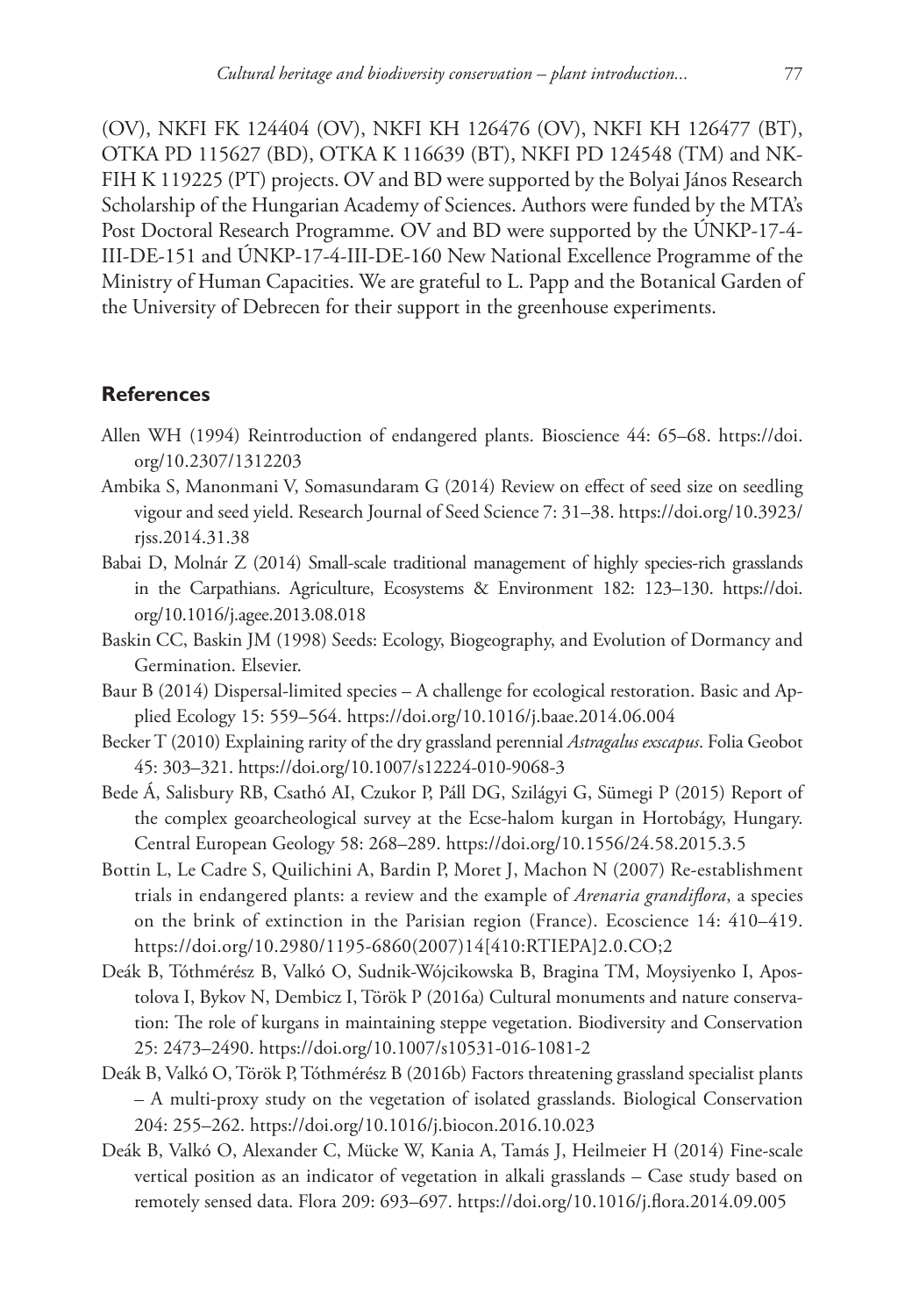- Dembicz I, Moysiyenko II, Shaposhnikova A, Vynokurov D, Kozub L, Sudnik-Wójcikowska B (2016) Influence of isolation and size of a habitat patch on plant species density on kurgans and within other refuges of Ukrainian steppe. Biodiversity and Conservation 25: 2289–2307.<https://doi.org/10.1007/s10531-016-1077-y>
- Dengler J, Janišová M, Török P, Wellstein C (2014) Biodiversity of Palaearctic grasslands: A synthesis. Agriculture, Ecosystems & Environment 182: 1–14. [https://doi.org/10.1016/j.](https://doi.org/10.1016/j.agee.2013.12.015) [agee.2013.12.015](https://doi.org/10.1016/j.agee.2013.12.015)
- Godefroid S, Piazza C, Rossi G, Buord S, Stevens A-D, Aguraiuja R, Cowell C, Weekly CW, Vogg G, Iriondo JM, Johnson I, Dixon B, Gordon D, Magnanon S, Valentin B, Bjuerke K, Koopman R, Vincens M, Virevaire M, Vanderborgth TS (2011a) How successful are plant species reintroductions? Biological Conservation 144: 672–682. <https://doi.org/10.1016/j.biocon.2010.10.003>
- Godefroid S, Vanderborght T (2011b) Plant reintroductions: The need for a global database. Biodiversity and Conservation 20: 3683–3688. <https://doi.org/10.1007/s10531-011-0120-2>
- Guerrant EO, Kaye TN (2007) Reintroduction of rare and endangered plants: common factors, questions and approaches. Australian Journal of Botany 55: 362–370. [https://doi.](https://doi.org/10.1071/BT06033) [org/10.1071/BT06033](https://doi.org/10.1071/BT06033)
- Guerrant EO, Havens K, Maunder M (2004) Ex situ Plant Conservation: Supporting Species Survival in the Wild. Island Press, Washington.
- Haouala F, Hajlaoui N, Cheikh-Affene Z-B (2013) Enhancing seed germination in rose (*Rosa rubiginosa* L.). Medicinal & Aromatic Plants 2: 139. [https://doi.org/10.4172/2167-](https://doi.org/10.4172/2167-0412.1000139) [0412.1000139](https://doi.org/10.4172/2167-0412.1000139)
- Humbert J-Y, Ghazoul J, Walter T (2009) Meadow harvesting techniques and their impacts on field fauna. Agriculture, Ecosystems & Environment 130: 1–8. [https://doi.org/10.1016/j.](https://doi.org/10.1016/j.agee.2008.11.014) [agee.2008.11.014](https://doi.org/10.1016/j.agee.2008.11.014)
- Hungarian Central Statistical Office (2017) Hungarian Central Statistical Office. [http://www.](http://www.ksh.hu/docs/hun/xstadat/xstadat_evkozi/e_met002.html) [ksh.hu/docs/hun/xstadat/xstadat\\_evkozi/e\\_met002.html](http://www.ksh.hu/docs/hun/xstadat/xstadat_evkozi/e_met002.html)
- Hüse B, Szabó S, Deák B, Tóthmérész B (2016) Mapping ecological network of green habitat patches and their role in maintaining urban biodiversity in and around Debrecen city (Eastern Hungary). Land Use Policy 57: 574–581.<https://doi.org/10.1016/j.landusepol.2016.06.026>
- Jones M (2007) The European Landscape Convention and the question of public participation. Landscape Research 32: 613–633. <https://doi.org/10.1080/01426390701552753>
- Jones PJ, Andersen E, Capitani C, Carvalho Ribeiro S, Griffiths GH, Loupa-Ramos I, Madeira L, Mortimer SR, Paracchini ML, Pinto Correia T, Schmidt AM, Simoncini R, Wascher DM (2016) The EU societal awareness of landscape indicator: A review of its meaning, utility and performance across different scales. Land Use Policy 53: 112–122. <https://doi.org/10.1016/j.landusepol.2015.01.038>
- Kelemen A, Lazzaro L, Besnyői V, Albert Á-J, Konečná M, Dobay G, Memelink I, Adamec V, Götzenberger L, de Bello F, Le Bagousse-Pinguet Y, Lepš J (2015) Net outcome of competition and facilitation in a wet meadow changes with plant's life stage and community productivity. Preslia 87(4): 347–361.
- Kelemen A, Török P, Valkó O, Deák B, Miglécz T, Tóth K, Ölvedi T, Tóthmérész B (2014) Sustaining recovered grasslands is not likely without proper management: vegetation changes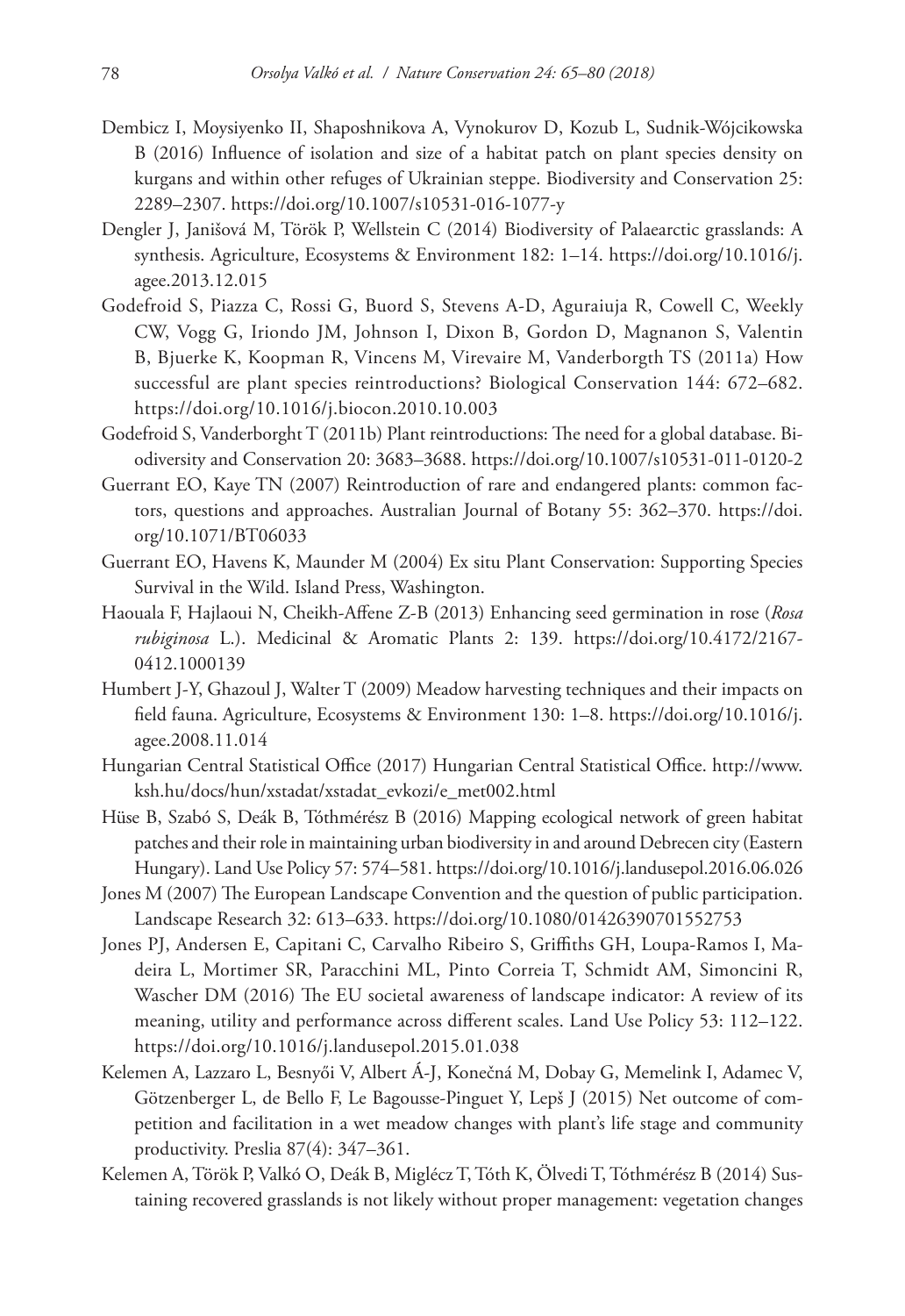and large-scale evidences after cessation of mowing. Biodiversity and Conservation 23: 741–751. <https://doi.org/10.1007/s10531-014-0631-8>

- Kelemen A, Török P, Valkó O, Miglécz T, Tóthmérész B (2013) Mechanisms shaping plant biomass and species richness: plant strategies and litter effect in alkali and loess grasslands. Journal of Vegetation Science 24: 1195–1203. <https://doi.org/10.1111/jvs.12027>
- Klaus V, Schäfer D, Kleinebecker T, Fischer M, Prati D, Hölzel N (2017) Enriching plant diversity in grasslands by large-scale experimental sward disturbance and seed addition along gradients of land-use intensity. Journal of Plant Ecologyogy 10: 581–591. [https://](https://doi.org/10.1093/jpe/rtw062) [doi.org/10.1093/jpe/rtw062](https://doi.org/10.1093/jpe/rtw062)
- Kutschera L, Lichtenegger E, Sobotik M (1992) Wurzelatlas mitteleuropäischer Grünlandpflanzen. Verlag Gustav Fischer, Stuttgart, Jena, New York.
- Lindborg R, Plue J, Andersson K, Cousins SAO (2015) Function of small habitat elements for enhancing plant diversity in different agricultural landscapes. Biological Conservation 169: 206–213.<https://doi.org/10.1016/j.biocon.2013.11.015>
- Lukács BA, Török P, Kelemen A, Várbíró G, Radócz S, Miglécz T, Tóthmérész B, Valkó O (2015) Rainfall fluctuations and vegetation patterns in alkali grasslands – Self-organizing maps in vegetation analysis. Tuexenia 35: 381–397.<https://doi.org/10.14471/2015.35.011>
- Maunder M (1992) Plant reintroduction: An overview. Biodiversity and Conservation 1: 51– 61.<https://doi.org/10.1007/BF00700250>
- Menges ES (2008) Restoration demography and genetics of plants: when is a translocation successful? Australian Journal of Botany 56:187–196. <https://doi.org/10.1071/BT07173>
- Miglécz T, Tóthmérész B, Valkó O, Kelemen A, Török P (2013) Effect of litter on seedling establishment: an indoor experiment with short-lived Brassicaceae species. Plant Ecology 214: 189–193.<https://doi.org/10.1007/s11258-012-0158-6>
- Plieninger T, Hartel T, Martín-López B, Beaufoy G, Bergmeier E, Kirby K, Montero MJ, Moreno G, Oteros-Rozas E, Van Uytvanck J (2015) Wood-pastures of Europe: Geographic coverage, social–ecological values, conservation management, and policy implications. Biological Conservation 190: 70–79.<https://doi.org/10.1016/j.biocon.2015.05.014>
- Plieninger T, Dijks S, Oteros-Rozas E, Bieling C (2013) Assessing, mapping, and quantifying cultural ecosystem services at community level. Land Use Policy 33: 118–129. [https://doi.](https://doi.org/10.1016/j.landusepol.2012.12.013) [org/10.1016/j.landusepol.2012.12.013](https://doi.org/10.1016/j.landusepol.2012.12.013)
- Ramos IL, Bernardo F, Ribeiro SC, Van Eetveld V (2016) Landscape identity: Implications for policy making. Land Use Policy 53: 36–43. [https://doi.org/10.1016/j.landuse](https://doi.org/10.1016/j.landusepol.2015.01.030)[pol.2015.01.030](https://doi.org/10.1016/j.landusepol.2015.01.030)
- Rout TM, Hauser CE, Possingham P (2009) Optimal adaptive management for translocation of a threatened species. Ecological Applications 19: 515–526. [https://doi.](https://doi.org/10.1890/07-1989.1) [org/10.1890/07-1989.1](https://doi.org/10.1890/07-1989.1)
- Steffan-Dewenter I, Münzenberg U, Tscharntke T (2001) Pollination, seed set and seed predation on a landscape scale. Proceedings of the Royal Society B 268: 1685–1690. [https://doi.](https://doi.org/10.1098/rspb.2001.1737) [org/10.1098/rspb.2001.1737](https://doi.org/10.1098/rspb.2001.1737)
- Sudnik-Wójcikowska B, Moysiyenko II, Zachwatowicz M (2011) The value and need for protection of kurgan flora in the anthropogenic landscape of steppe zone in Ukraine. Plant Biosystems 145: 638–653.<https://doi.org/10.1080/11263504.2011.601335>